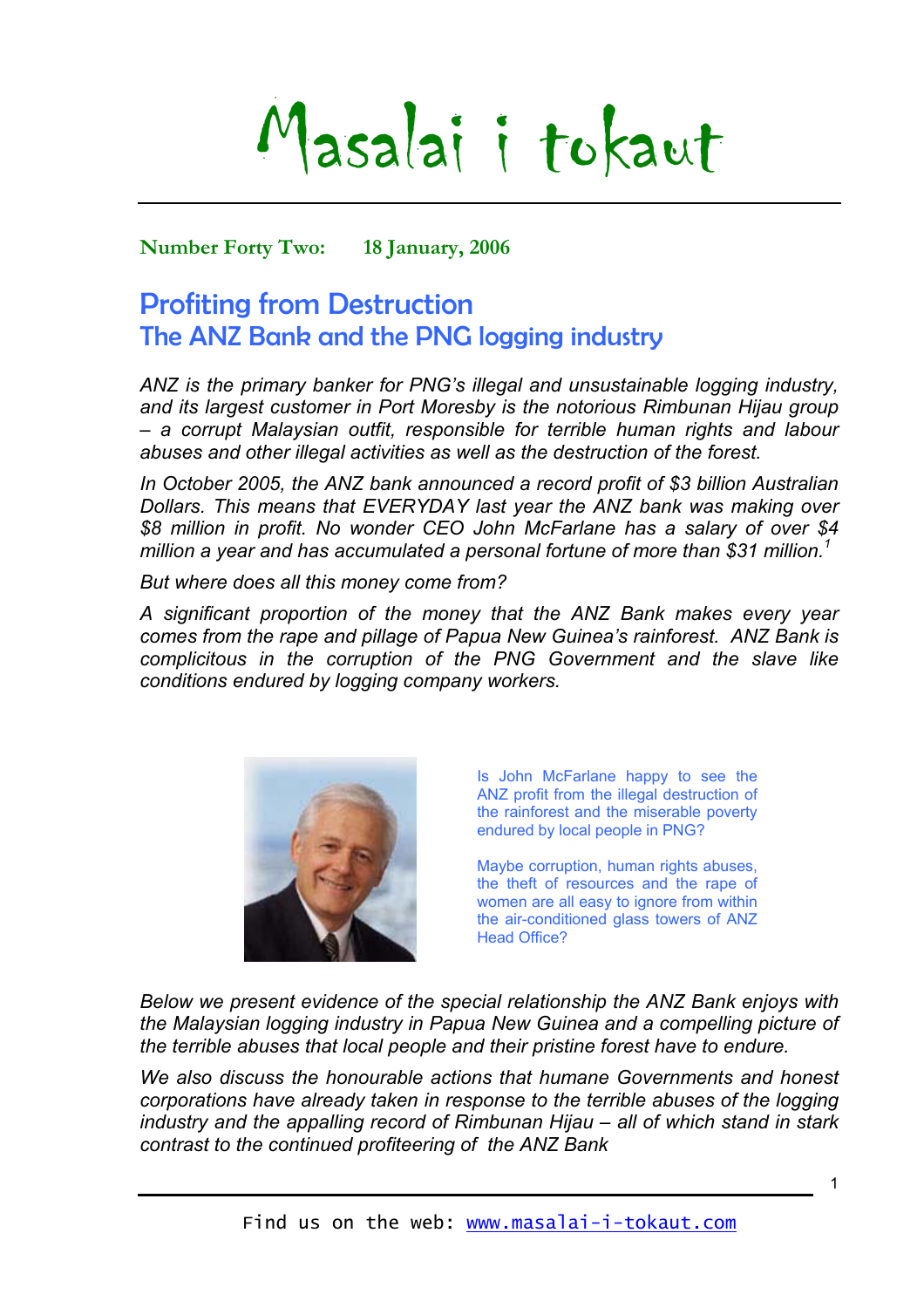## The PNG logging industry

The rampant and unsustainable logging industry in Papua New Guinea has been exposed in series after series of official government reports.

Most of the logging operations are illegal because of their failure to comply with a whole host of legal requirements including the need for sustainability and informed consent as well as non-compliance with harvesting and labour regulations.

The logging operations are supposed to be sustainable and harvesting rules dictate that operations are conducted responsibly so that the forest can supply a continuous flow of timber. These rules are ignored and large areas of forest are continuously being destroyed as the companies, ANZ Bank clients, seize the valuable timber and send the raw logs overseas.

The logging companies, all Malaysian owned, employ hundreds of illegal Asian workers. Only the very worst jobs are reserved for the local people and they suffer the humiliation of appalling low wages, terrible 'housing' conditions and a total absence of any meaningful health and safety measures or welfare benefits.

The Departments of Labour and Community Development have recently investigated employment conditions for workers employed by Rimbunan Hijau, one of the ANZ Bank's largest clients in PNG. This text is from their report:

"Corporate responsibilities to training, training implementation and training and localization are very minimal. Likewise, their responsibilities towards their employee's welfare, safety and hygiene and employment conditions are appalling and cannot be measured against any standard. The company's treatment towards citizen employees in many aspects of their employment reflects labour exploitation and slavery, and should be condemned at all levels".

"Discrimination of citizen employees must be eliminated at all cost and non citizens applying discriminatory behaviour be deported out of this country".

Of course, no action has been taken in response to the findings of this report as the logging industry has corrupted many of PNG's politicians and senior public servants and is immune from any proper governance control.

## ANZ Bank involvement

The ANZ Bank is the major supplier of banking services to the Malaysian logging industry in PNG and is the principle bank for the most notorious and worst exploiter of PNG forests, Rimbunan Hijau.

Independent inquiries have recommended a Commission of Inquiry into Rimbunan Hijau's corrupt relationship with politicians and forestry officers in PNG. The country's own Ombudsman Commission has recommended the company be subjected to special scrutiny and barred from further access to new logging concessions. Rimbunan Hijau's strong political ties ensure that none of these recommendations have been implemented and despite the censure, business continues as usual.

The ANZ Bank provides arrange of financial services for the logging industry. One of the easiest and most lucrative is foreign exchange dealings. The logging industry alone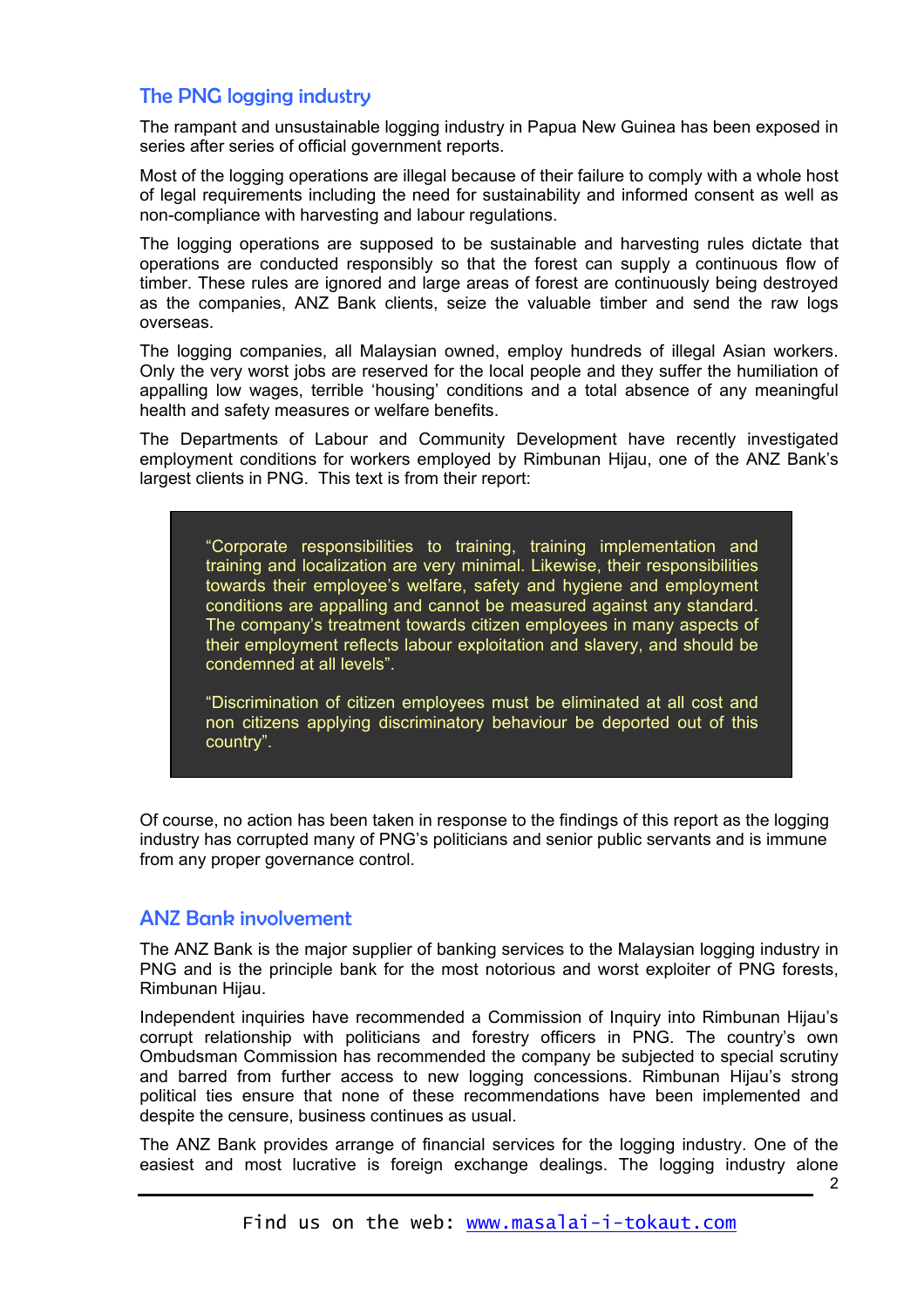generates exports worth more than US\$120 million each year, much of which flows through ANZ accounts.

In the Table below we detail just a few examples, from September and October 2005, of the involvement of the ANZ Bank in the trafficking of illegal timber and the sums that it regularly handles on behalf of the unsustainable logging industry in PNG.

All the transactions listed relate to the export of round logs.

| <b>Date</b> | <b>ANZ Branch</b> | <b>Invoice No.</b> | <b>US\$ Value</b> | <b>Date</b> | <b>ANZ Branch</b> | <b>Invoice</b>  | <b>US\$ Value</b> |
|-------------|-------------------|--------------------|-------------------|-------------|-------------------|-----------------|-------------------|
| 31 Oct      | Port Moresby      | 05/05/OW           | 42,295            | 27 Sep      | Port Moresby      | VL05-21         | 138,346           |
| 31 Oct      | Port Moresby      | 198/05/O           | 89,500            | 27 Sep      | Port Moresby      | <b>VL05-21A</b> | 19,178            |
| 31 Oct      | Port Moresby      | 23/05/E            | 43,599            | 10 Sep      | Port Moresby      | 167/05/M        | 66,750            |
| 31 Oct      | Port Moresby      | 172/05/M           | 40,718            | 10 Sep      | Port Moresby      | 18/05/E         | 55,088            |
| 31 Oct      | Port Moresby      | 172/05/M           | 41,806            | 10 Sep      | Port Moresby      | 167/05/M        | 60,381            |
| 31 Oct      | Port Moresby      | 23/05/E            | 64,238            | 10 Sep      | Port Moresby      | 18/05/E         | 12,016            |
| 24 Oct      | Port Moresby      | M-732              | 267,715           | 10 Sep      | Port Moresby      | 193/05/O        | 85,659            |
| 3 Oct       | Port Moresby      | M-729              | 329,680           | 10 Sep      | Port Moresby      | 193/05/O        | 11,024            |
| 28 Sep      | Port Moresby      | 02/05/OW           | 29,025            | 10 Sep      | Port Moresby      | 193/05/O        | 30,066            |
| 28 Sep      | Port Moresby      | 195/05/O           | 51,579            | 5 Sep       | Port Moresby      | M-728           | 239,002           |
| 28 Sep      | Port Moresby      | 20/05/E            | 41,153            | 3 Sep       | Port Moresby      | <b>VL05-20A</b> | 43,663            |
| 28 Sep      | Port Moresby      | 169/05/M           | 20,396            | 3 Sep       | Port Moresby      | <b>PU22-05A</b> | 23,375            |
| 28 Sep      | Port Moresby      | 169/05/M           | 51,027            | 3 Sep       | Port Moresby      | VL05-20         | 5,447             |
| 28 Sep      | Port Moresby      | 20/05/E            | 17,688            | 3 Sep       | Port Moresby      | PU22-05         | 4,055             |

**Specific examples of ANZ Bank involvement in the trafficking of illegal timber**

As well as assisting in the exportation of illegal and unsustainably felled timber, the ANZ Bank also profits from the other business interests of the Rimbunan Hijau group.

There is a daily national newspaper, PNG's largest supermarket and largest restaurant, a printing business, an IT business, a travel agency, property interests, airline and ship building operations. All-in-all quite a little empire has been built, with ANZ assistance, from the profits generated by illegal logging.



*ANZ Bank is reaping huge profits from illegal logging deals and the slave like conditions endured by logging company workers in Papua New Guinea*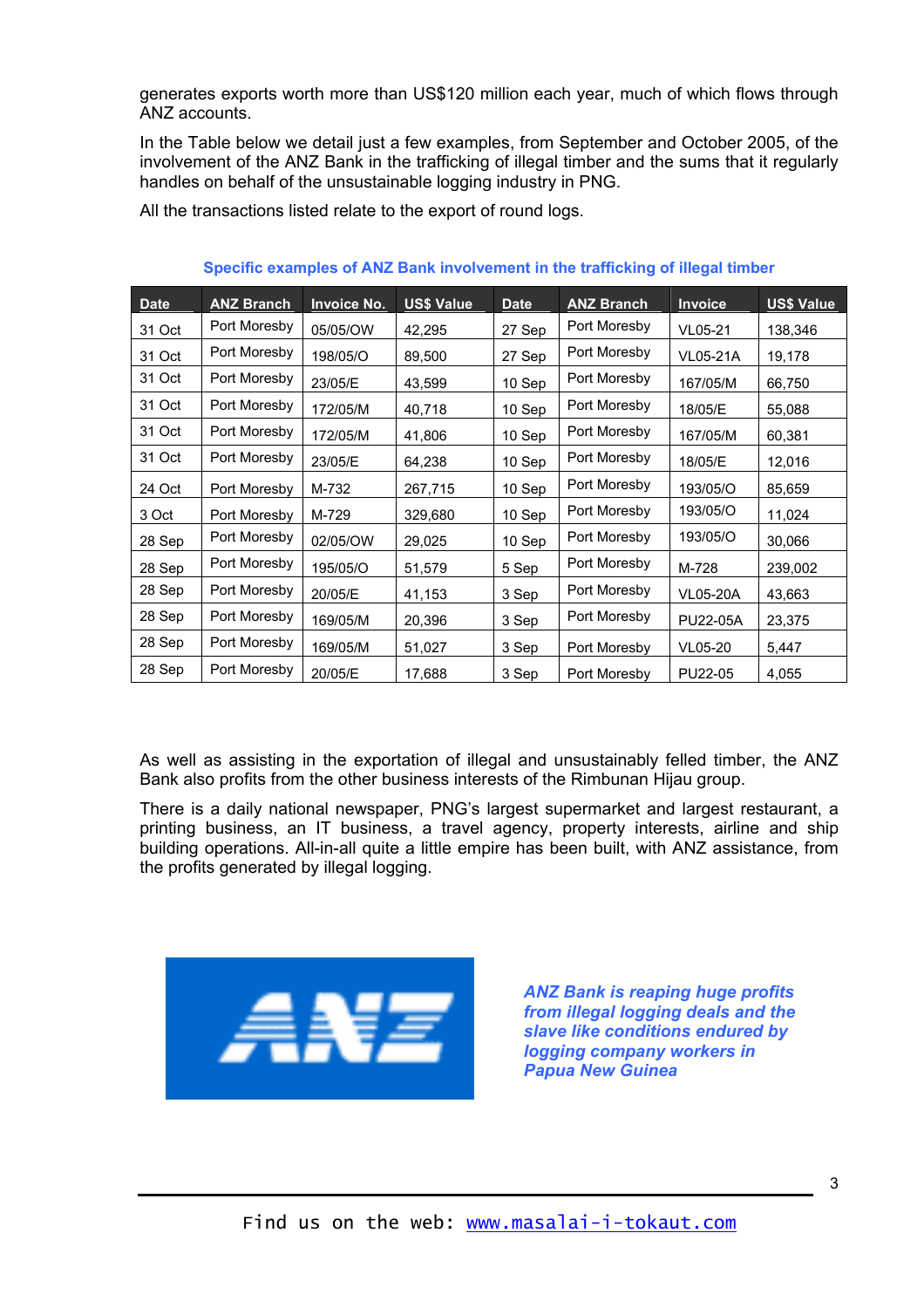#### ANZ Bank directly facilitating illegal logging.

In November 2005 the National Court stopping the illegal logging operations of GL Niugini. GL had been able to obtain its unlawful timber licence, in 2003, only when it presented a Performance Bank Guarantee issued by the ANZ Bank to PNG's Forestry Authority.

The ANZ Bank Guarantee that facilitated the illegal logging was worth over K450,000 (about Aus\$180,000).

GL Niugini is also linked to another ANZ Bank customer, CS Bos International. CS Bos operates a timber concession in West New Britain Province where a recent Government Department report has concluded there are no visible signs that local people have benefited from over 15 years of logging.

People are still living in bush material houses with no toilet facilities and the children display common symptoms of malnutrition. Local people are not benefiting from direct employment in the project, women received only a tiny part of royalty incomes, and environmental impacts have affected fish stocks and water quality and access to firewood.

**The bottom line is that the ANZ Bank has profited from this operation while the local people have received nothing**.

#### Responsible government and corporations

The involvement of the ANZ Bank in facilitation of illegal and unsustainable logging in Papua New Guinea, and its complicity in the appalling abuses of its major client, stand in stark contrast to the actions that have been taken over the last two years by responsible governments, international institutions and corporations.

The Australian Government; the World Bank; Citibank (the largest financial institution in the world); the Wolseley Group in the UK (one of the top 100 UK companies and the owners of over 200 building material supply centres); and the New Zealand Forest Owners Association have all distanced themselves from the illegal and unsustainable logging practices and human rights abuses of ANZ Bank clients in PNG.

In December last year, Australian Forestry Minister, Ian Macdonald, admitted illegal logging was widespread in PNG. **"We have to stop the slaughter of rainforests"** he said.

McDonald recognised that *"local villagers get little or no value or employment from the illegal harvest*," and that "*the failure to manage the resource properly means that the forests, once harvested, are gone forever*."

Meanwhile the World Bank has suspended its lending to PNG over the failure of the PNG government to confront the obvious problems in the logging industry. The World Bank also cancelled its Forestry and Conservation Program to assist governance in the forestry sector because of opposition from the Malaysian logging industry.

The ANZ position is also in contrast to the public position taken by the CEO of the world's largest financial group, Mr Chuck Prince of Citibank.

In March 2005, Mr. Prince admitted that Rimbunan Hijau (one of ANZs biggest clients) had a **"well documented history of human rights abuses and illegal logging activities"** and he directed they "*must comply with a set of progressive new environmental policies and seek independent third party certification of its operations*".

The Wolseley Group, in the United Kingdom, has announced that it will not buy plywood from China because its source has been traced back to logs felled in the forests of PNG and the appalling logging operations of Rimbunan Hijau.